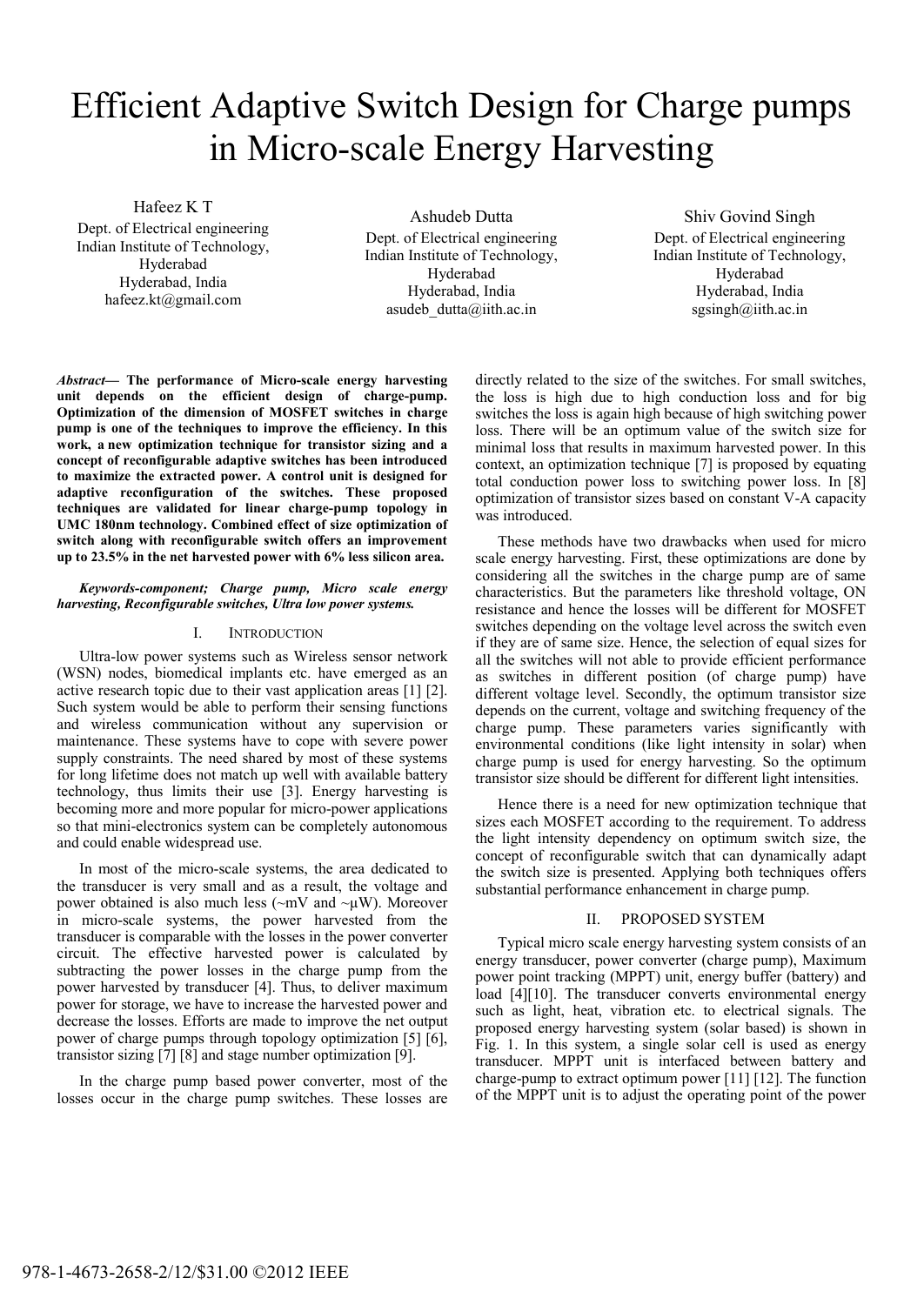converter with the change in the transducer output with environmental condition variations. In our proposed harvesting units, the charge-pump efficiency improvement is achieved through switch optimization and using reconfigurable switches. A control unit is designed to reconfigure the switches in adaptive manner to maximize the extracted power under the variation of solar light intensity.



Figure 1. Energy harvesting system with reconfigurable switches

The design methodologies including circuits are described in the following sections.

#### A. MOSFET size Optimization

In order to reduce the losses and to develop the optimization technique, better understanding of the losses in the charge pumps is required. Two major losses in charge pump are switching power loss and conduction power loss. Loss due to leakage is ignored in this analysis because it is independent of switch size. The expression for switching power loss and conduction power loss are given [7] respectively as

$$
P_{swt\_loss} = C_{ox} V_o^2 F_{CLK} L \frac{WR}{(R-1)}
$$
(1)  

$$
P_{con\_loss} = \frac{I_{on}^2}{\mu C_{ox} (\frac{W}{L}) [V_G - (V_{TH} + \frac{1}{2} (V_S + V_D))]}
$$
(2)

Where  $C_{ox}$  is the gate capacitance per unit area and  $V_O$  is the storage battery voltage.  $F_{CLK}$  is the charge pump clock frequency. R is the ratio of inverter sizes used in the driving buffer.  $I_{ON}$  is the current in the ON state of MOSFET. W and L are the width and length of the MOSFET.  $V_{TH}$  is the threshold voltage.  $V_G$ ,  $V_S$  and  $V_D$  are the gate, source and drain voltages of the MOSFETs used.

The switching power loss ( $P_{\text{swt loss}}$ ) increases with the size of the MOSFET as it increases the gate capacitance, whereas the conduction loss (P<sub>con\_loss</sub>) deceases with the size of the MOSFET. The optimum size of switch will be determined through the minimization of sum of P<sub>swt\_loss</sub> and P<sub>con\_loss</sub> and the optimum switch width  $(W_{opt})$  is estimated in [7] as

$$
W_{opt} = \frac{I_{ON}}{V_0 C_{ox}} \sqrt{\frac{(R-1)}{R\mu F_{CLK} (V_{GS} - V_{TH} - \frac{1}{2}V_{DS})}}
$$
(3)

In this method, all the switches are made up of equal size and hence, the conduction power loss and switching loss are considered as equal for all the MOSFETs. But from the Eq. (2) it is clear that  $P_{con\_loss}$  depends on  $V_s + V_D$  and  $V_{TH}$  of the MOSFET. Just before charge sharing, the voltages  $V_s$ ,  $V_p$ across the switches of a linear charge pump (Fig. 2) are tabulated in Table.1 in terms of input voltage  $(V_{N})$  and a battery of voltage  $(V<sub>0</sub>)$ . Even after the complete charge sharing the term  $V_s + V_D$  remains unchanged (although there will be increment / decrement on  $V_S / V_D$  [13]. It is clear that  $V_S + V_D$ <br>and  $V_{TH}$  are not same for the switches. Such as  $V_D + V_S$  for  $S_S$ ,  $S_7$  and  $S_9$  are very low and they do not suffer with body effect and hence their  $V_{TH}$  is low. Similarly we can observe that the

 $V_D + V_S$ , and  $V_{TH}$  are different for the MOSFETs depending on their position. As a result, ON resistance of the switches have different values as per Eq.  $(2)$ .



Figure 2. Linear charge pump [4]

| MOS                     | <i>Voltages before the charge sharing</i> |                    |                    |  |
|-------------------------|-------------------------------------------|--------------------|--------------------|--|
| <b>Switches</b>         | V <sub>D</sub>                            |                    | $V_s + V_p$        |  |
| $S_1, S_6, S_8, S_{10}$ | Vіn                                       | $(V_0 - V_{N})/3$  | $(V_0+2V_{IN})/3$  |  |
| S2                      | $2V_{IN}$                                 | $2(V_O-V_N)/3$     | $2(2V_{IN}+V_0)/3$ |  |
|                         | $(V_0+5V_{IN})/3$                         | $V_{O}$ - $V_{IN}$ | $2(V_{IN}+2V_0)/3$ |  |
| S4                      | $(2V_0+4V_{IN})/3$                        | V٥                 | $(5V_0+4V_{N})/3$  |  |
| $S_5$ , $S_7$ , $S_9$   | V ns                                      |                    | $\sqrt{2}$         |  |

This suggests that the optimization method considering equal losses and equal sizing [7] in all the switches will result in sub optimal performance. Therefore, switch size has to determine based on their effective  $V_S + V_D$  voltage (according to the voltage levels of that particular switch). For example, we can reduce the sizes of  $S_5$ ,  $S_7$  and  $S_9$  considerably because their  $R_{ON}$  is much less compared to others  $(S_1, S_2$  etc.). Similarly we have to increase the width of  $S_2$  and  $S_3$  as they have high  $V_S+V_D$  i.e. high  $R_{ON}$ .

The proposed optimization technique is to optimize the switching loss and conduction loss for each switch. The optimum design is to use bigger MOSFETs where ON resistance is higher and smaller one where ON resistance is lower. This method will enhance the performance of the charge pump and save silicon area. Moreover to optimize the charge pump efficiency under different light intensity, the switch size should be variable that leads to the design of reconfigurable switches.

#### B. Reconfigurable switch

The Eq. (3) shows that the optimum width of the MOSFET depends on the current through the switch. In certain type of energy transducer, the ratio of maximum current to minimum current is very high (as in the case of solar cell energy harvesting). That means during their operation, the charge pump has to expect a wide range of current [14]. Therefore the corresponding optimal switch size is not a constant. In these situations, if we optimize the W for higher current, that result in large  $W_{OPT}$ , the efficiency will be inferior at lower current because of excess switching power loss. In the other hand, if we optimize for lower current (small  $W_{OPT}$ ), at high current mode, it will face excessive conduction loss and performance is again degraded. In micro power systems, the switch sizes are often optimized and fixed for worst case (less current). However in practice the harvested power and hence the current significantly varies with environmental change. So most of the time efficiency of charge pump will be away from the maximum value. As a result adaptively adjusting the switch size is an attractive and viable option to maintain high efficiency.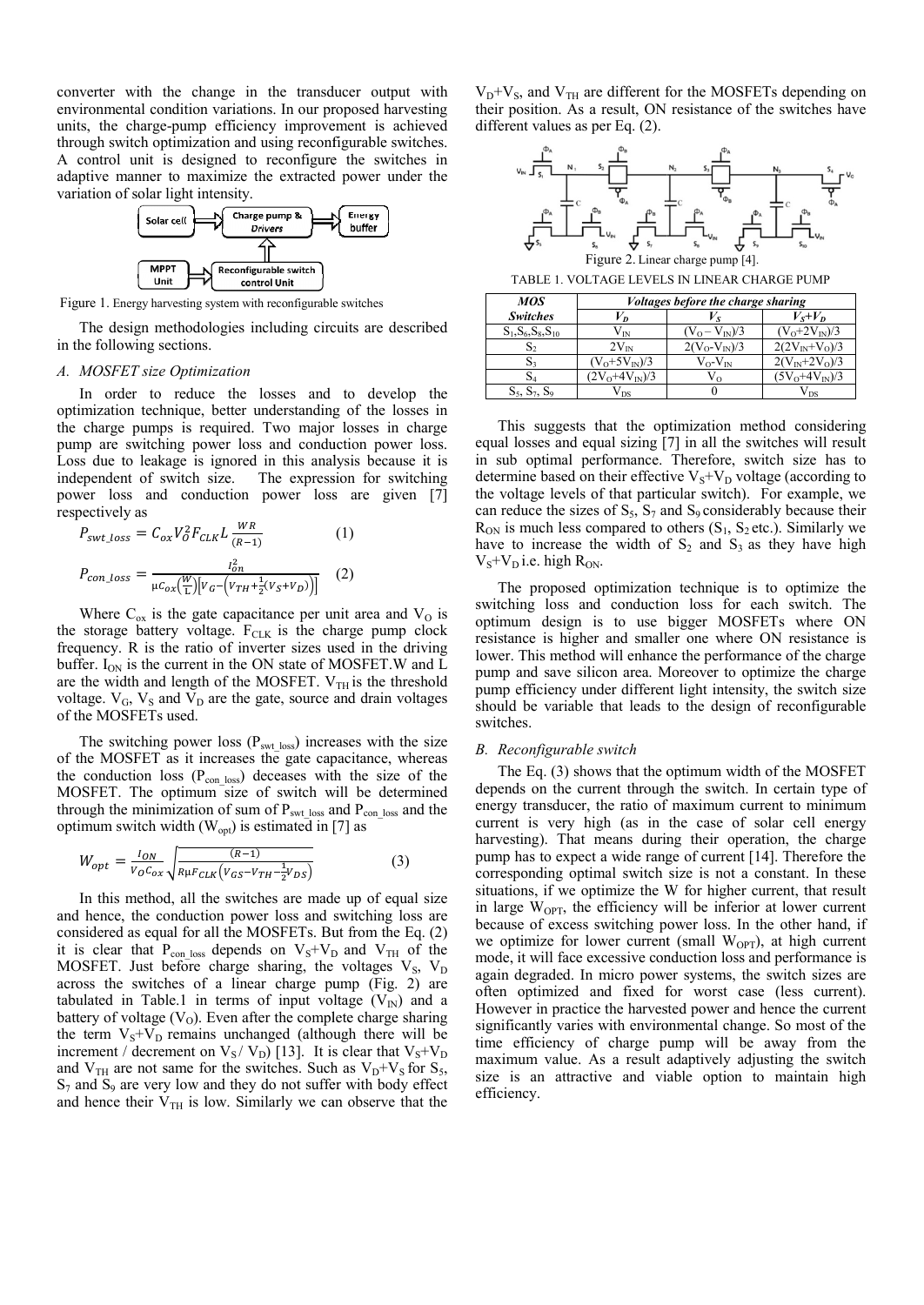One effective method is to use different switches for these conditions and a control unit to select the switch. Smaller switches for lower current and bigger switch for higher current. But this method will increase the area of the total circuit and hence the cost. Instead we can think about reconfigurable switches and a control unit that assigns the switch size dynamically according to the requirement. This can be done by dividing the total switch and then connect them parallel only when large size is needed.



Figure 3. Reconfigurable switch with control unit

The model of a reconfigurable switch is shown in Fig 3. This is basically three switches  $(S_1, S_2 \text{ and } S_3)$  connected in parallel. Assume we optiized the width (as per Eq.3) for three current levels  $(I_1,I_2$  and  $I_3$ ) and  $W_1$ ,  $W_2$  and  $W_3$  are the three optimum widths such that  $W_1$  is for maximum current(I<sub>1</sub>) and  $W_3$  for minimum  $(I_3)$ . This switch is divided to three parts having widths  $W_3$ ,  $W_2-W_3$  and  $W_1-W_2-W_3$  such that for minimum current  $S_1$  is used, for intermediate current both  $S_1$ and  $S_2$  are connected in parallel (effectively  $W_2$ ) and for maximum current all the switches are used (effectively  $W_1$ ). The control unit automatically decides how many switches should be connected based on the current.

#### *C. Control unit*

The control unit has to design such a way that it can configure the switches according to light intensity variations (charge pump current variation). The control information can be obtained from input voltage/ current or charge pump clock frequency. The voltage and current sensing are avoided to minimize the circuit complexity. However, the sensing the charge pump frequency will a better choice since it is easy to measure and provides information about charge pump current [13] [15]. In our design the control unit analyses the clock frequency coming from MPPT unit and adaptively determines the number of switches, that to be connected in parallel.

The first step in the control unit design is to empirically identify the clock frequencies (CLK\_MPP) corresponding to  $I_1$ , I<sub>2</sub> and I<sub>3</sub>. The clock frequency has chosen above 12 MHz under high light intensity  $(I_1)$  and above 8 MHz for medium light intensity  $(I_2)$ . All the switches are enabled for high light intensity and for medium light intensity only two switches are enabled, whereas switch 1 is always enabled.

This approach has transferred in circuit level (Fig 4) using digital counters and logic gates. The counter is used to count the pulses in the charge pump clock (CLK\_MPP) for fixed time duration and frequency information is obtained. This is achieved by enabling the counter using the signal Control\_sig which is high only for  $1\mu$  second. Logic gates designed to identify whether the count goes above 8 or 12. If count goes above 8 switch 2 is enabled and if it goes above 12 both switches are enabled. The value is stored in a Flip Flop using a Hold signal and the counter is set to zero using a clear signal after each Control\_sig pulse.



Figure 4. Control unit and signals of reconfigurable switch

#### III. SIMULATION RESULTS AND DISCUSSION

The proposed optimization technique, reconfigurable switch and control unit are designed and simulated in UMC 180nm technology. A micro scale solar cell model [4] is used for the simulation. The light generated current  $(I<sub>L</sub>)$  is varied to mimic the light intensity variation. The output battery voltage is set to 1V. Capacitance of 500pF was used in the charge pump. Lengths of all the MOSFETs are set to 180nm.

Our first simulation experiment verified the necessity of reconfigurable switches in charge pump. To illustrate that, we designed a linear charge pump with optimized switches as per [7]. The switch dimensions (optimized based on [7]) are listed for 3 different solar intensity in first row of Table.2.

| Light generated current $(I_L)$ for different                                                                   | 4.2 | 2.5 |       |
|-----------------------------------------------------------------------------------------------------------------|-----|-----|-------|
| light intensities                                                                                               | mA  | mA  | $m_A$ |
| $W_{\text{OPT}}$ according [7] ( $\mu$ m)<br>(for all switches)                                                 | 400 | 290 | 180   |
| Harvested Power $(\mu W)$ for keeping<br>$W_{all \text{ switches}} = 400 \text{ µm}$                            | 711 | 425 | 138   |
| Harvested Power $(\mu W)$<br>with keeping $W_{all \text{ switches}} = 290 \mu m$                                | 703 | 434 | 150   |
| Harvested Power $(\mu W)$<br>with keeping $W_{all \, switches} = 180 \, \mu m$                                  | 613 | 420 | 156   |
| Harvested Power $(\mu W)$<br>Using Reconfigurable switch<br>(Sizing according the incident light)<br>intensity) | 711 | 434 | 156   |

TABLE 2. PERFORMANCE IMPROVEMENT THROUGH RECONFIGURABLE SWITCHS.

From Table.2 it is clear that fixing all the switch sizes to one of the optimized value (400um/290um/180um), will not provide the maximum harvested power. We observed that optimization for higher light intensity  $(I_L=4.2mA)$  will degrade the system performance when the light intensity is less  $(I_{I} = 1 \text{ mA})$  and optimization for lower light intensity will degrade the system performance when the light intensity is high. This indicates that for a fixed switch size, the performance is maximum for a particular light intensity. To overcome this problem we designed the charge pump with reconfigurable switches which is optimized for three (high, medium and low) light intensities. Table.2 indicates that reconfigurable switches ensure best performance of charge pump irrespective of light intensity.